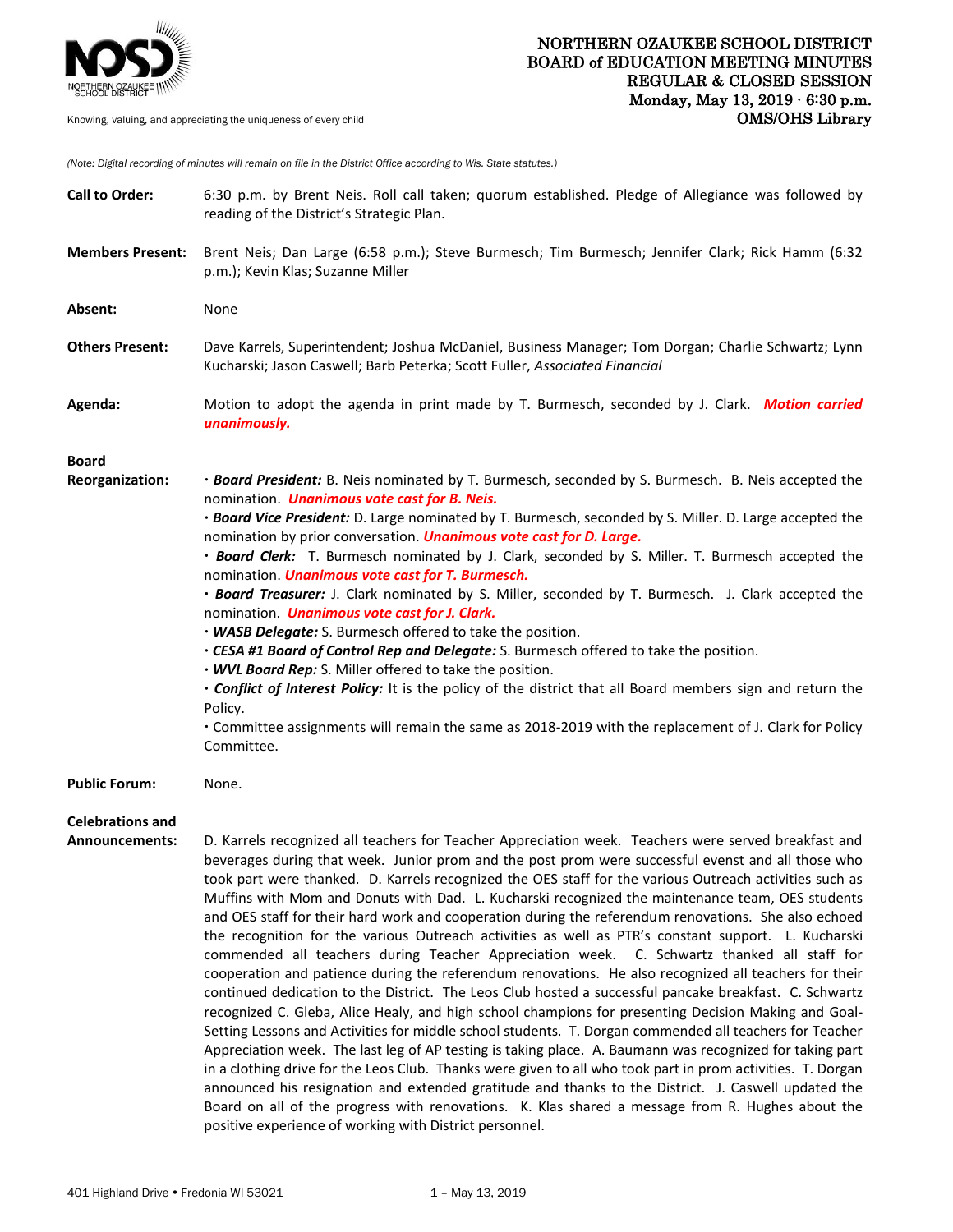| <b>Consent Agenda:</b>                                                       | . Motion to approve Consent Agenda Part I made by T. Burmesch, seconded by R. Hamm. Motion<br>carried unanimously.<br>· Motion to approve Consent Agenda Part II citing the resignation of Tom Dorgan and Juliet Ott made by<br>T. Burmesch, seconded by K. Klas. The Board and Administrators thanked both individuals for their<br>service. Motion carried unanimously.                                                                                                                                                                                                                                                                                                                                                                                                                                                                                                                                                                                                                                                                                                                                                                                                                                                                                                                                                                                                                                                                                                                                                                                                                                                               |
|------------------------------------------------------------------------------|-----------------------------------------------------------------------------------------------------------------------------------------------------------------------------------------------------------------------------------------------------------------------------------------------------------------------------------------------------------------------------------------------------------------------------------------------------------------------------------------------------------------------------------------------------------------------------------------------------------------------------------------------------------------------------------------------------------------------------------------------------------------------------------------------------------------------------------------------------------------------------------------------------------------------------------------------------------------------------------------------------------------------------------------------------------------------------------------------------------------------------------------------------------------------------------------------------------------------------------------------------------------------------------------------------------------------------------------------------------------------------------------------------------------------------------------------------------------------------------------------------------------------------------------------------------------------------------------------------------------------------------------|
| <b>Monthly Reports:</b>                                                      | Board chairpersons in attendance provided an update on recent committee meeting activities and<br>future meeting dates.                                                                                                                                                                                                                                                                                                                                                                                                                                                                                                                                                                                                                                                                                                                                                                                                                                                                                                                                                                                                                                                                                                                                                                                                                                                                                                                                                                                                                                                                                                                 |
| <b>Information/Action</b><br>Items:                                          | · Health Insurance Carrier for 2019-20<br>Scott Fuller with Associated Financial presented information on health insurance for the 2019-20<br>school year. Motion to approve WEA Trust (Option 1) as the health insurance carrier for the 2019-20<br>school year made by S. Miller, seconded by T. Burmesch. Motion carried unanimously.<br>· NEOLA Policy Update (2nd Reading)<br>The Board reviewed the NEOLA 2 <sup>nd</sup> Reading of Policy 1400. Motion to approve the NEOLA 2 <sup>nd</sup> Policy<br>Reading of Policy 1400 made by S. Burmesch, seconded by R. Hamm. Motion carried unanimously.<br><b>• CESA #1 Contract</b><br>D. Karrels presented the CESA #1 contract for the District. Motion to approve the CESA #1 contract<br>made by T. Burmesch, seconded by K. Klas. Motion carried unanimously.<br>· Summer School Staffing Recommendations<br>D. Karrels presented information on summer school and staffing recommendations. Motion to approve<br>the summer school staffing recommendations made by T. Burmesch, seconded by K. Klas. Motion<br>carried unanimously.<br>· 2019-20 Approval of Contracts<br>D. Karrels presented recommendations for the 2019-20 staff contracts. Motion to approve the 2019-20<br>contracts as presented made by T. Burmesch, seconded by J. Clark. Motion carried unanimously.<br>Out of State Trip<br>D. Karrels presented the request for an out of state trip to Six Flags Great America for 8 <sup>th</sup> graders to take<br>place on May 31, 2019. Motion to approve the out of state trip made by T. Burmesch, seconded by S.<br>Miller. Motion carried unanimously. |
| <b>Next Agenda:</b>                                                          | Topics suggested for the June 17, 2019 Regular Board Meeting include: approval of lunch prices, athletic<br>and activities fees, registration fees                                                                                                                                                                                                                                                                                                                                                                                                                                                                                                                                                                                                                                                                                                                                                                                                                                                                                                                                                                                                                                                                                                                                                                                                                                                                                                                                                                                                                                                                                      |
| <b>Next Meeting:</b>                                                         | Monday, June 17, 2019, 6:30 p.m., OMS/OHS Library.                                                                                                                                                                                                                                                                                                                                                                                                                                                                                                                                                                                                                                                                                                                                                                                                                                                                                                                                                                                                                                                                                                                                                                                                                                                                                                                                                                                                                                                                                                                                                                                      |
| <b>Adjourn Regular</b><br>Session/Convene<br><b>Closed Session:</b>          | Motion to adjourn Regular Session and convene Closed Session pursuant to Wis. Stat. 19.85(1)(b)(c)(f),<br>the Northern Ozaukee School Board of Education will convene in closed session for the purposes of<br>discussions and potential action to issue a final notice to nonrenew teacher(s) contract(s) pursuant to<br>Wis. Stats. 118.22, made by B. Neis, seconded by T. Burmesch. Motion carried by unanimous roll call<br>vote. Meeting adjourned at 7:12 p.m. Closed session convened at 7:47 p.m.                                                                                                                                                                                                                                                                                                                                                                                                                                                                                                                                                                                                                                                                                                                                                                                                                                                                                                                                                                                                                                                                                                                              |
| <b>Adjourn Closed</b><br><b>Session/Reconvene</b><br><b>Regular Session:</b> | Motion to adjourn Closed Session and reconvene Regular Session made by R. Hamm, seconded by S.<br>Burmesch at 8:14 p.m. Motion carried by unanimous roll call vote.                                                                                                                                                                                                                                                                                                                                                                                                                                                                                                                                                                                                                                                                                                                                                                                                                                                                                                                                                                                                                                                                                                                                                                                                                                                                                                                                                                                                                                                                     |